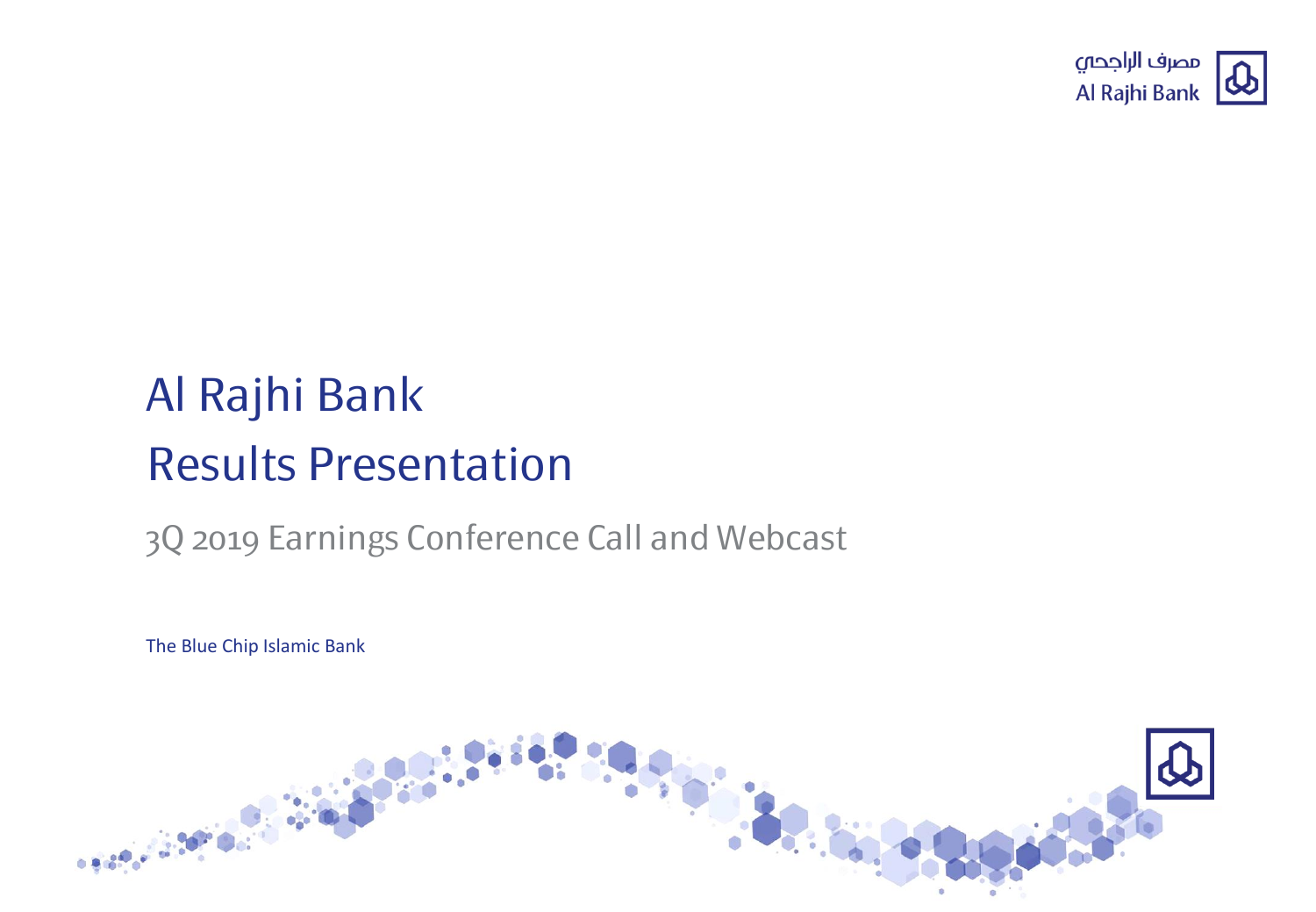### Management Summary



9M 2019 Highlights

| <b>Strategy</b>                         | 'ABCDE' Strategy implementation is on track and continuing to deliver strong financial performance<br>Growth in mortgages, customers loans, and net profit margin<br>$\mathcal{L}_{\mathcal{A}}$<br>Improved customer service, digitization and new products all contributed to the bottom line<br>$\overline{\phantom{a}}$<br>Delivery on our strategy is on plan and we expect to see continued growth across our businesses<br>$\mathcal{L}_{\mathcal{A}}$                                                                         |
|-----------------------------------------|---------------------------------------------------------------------------------------------------------------------------------------------------------------------------------------------------------------------------------------------------------------------------------------------------------------------------------------------------------------------------------------------------------------------------------------------------------------------------------------------------------------------------------------|
| <b>Operating</b><br><b>Result</b>       | 9M 2019 growth of 18.2% in net income before Zakat to SAR 8.89 billion, mainly driven by<br>Operating income growth from yield improvements<br><b>COL</b><br>Improving operating efficiency<br>$\mathcal{L}_{\mathcal{A}}$<br><b>Stable cost of risk</b><br>$\mathcal{L}_{\mathcal{A}}$<br>Net profit growth across Retail, Corporate & Treasury<br>$\mathcal{L}_{\mathcal{A}}$<br>3Q 2019 strong operating income and net income<br>$\mathcal{L}_{\mathcal{A}}$<br>Leading to a further increase to our market-leading ROE of 21.64% |
| <b>Balance Sheet</b><br><b>Strength</b> | <b>Balance sheet growth was driven by deposit growth</b><br>Growth in non-profit bearing deposits continued<br><b>CO</b><br>Al Rajhi Bank remains well capitalized and maintains high coverage ratio<br>$\overline{\phantom{a}}$<br><b>Broad based loan growth</b><br>$\mathcal{L}_{\mathcal{A}}$                                                                                                                                                                                                                                     |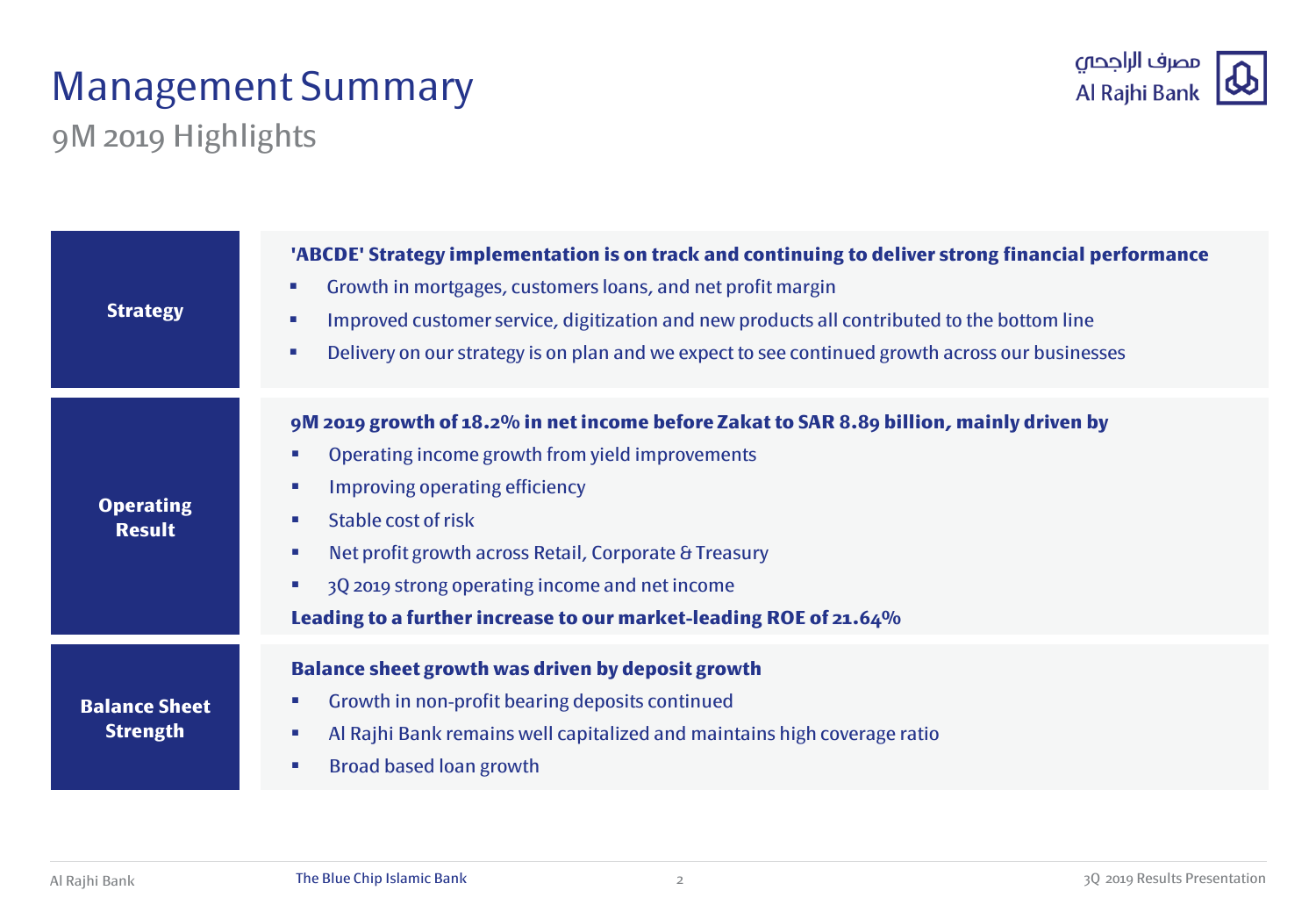### Strategy Overview

ABCDE 'Back to Basics' strategy already delivers results



**Key initiatives 2017-2020**

Key initiatives 2017-2020

مصرف الراجحى Al Rajhi Bank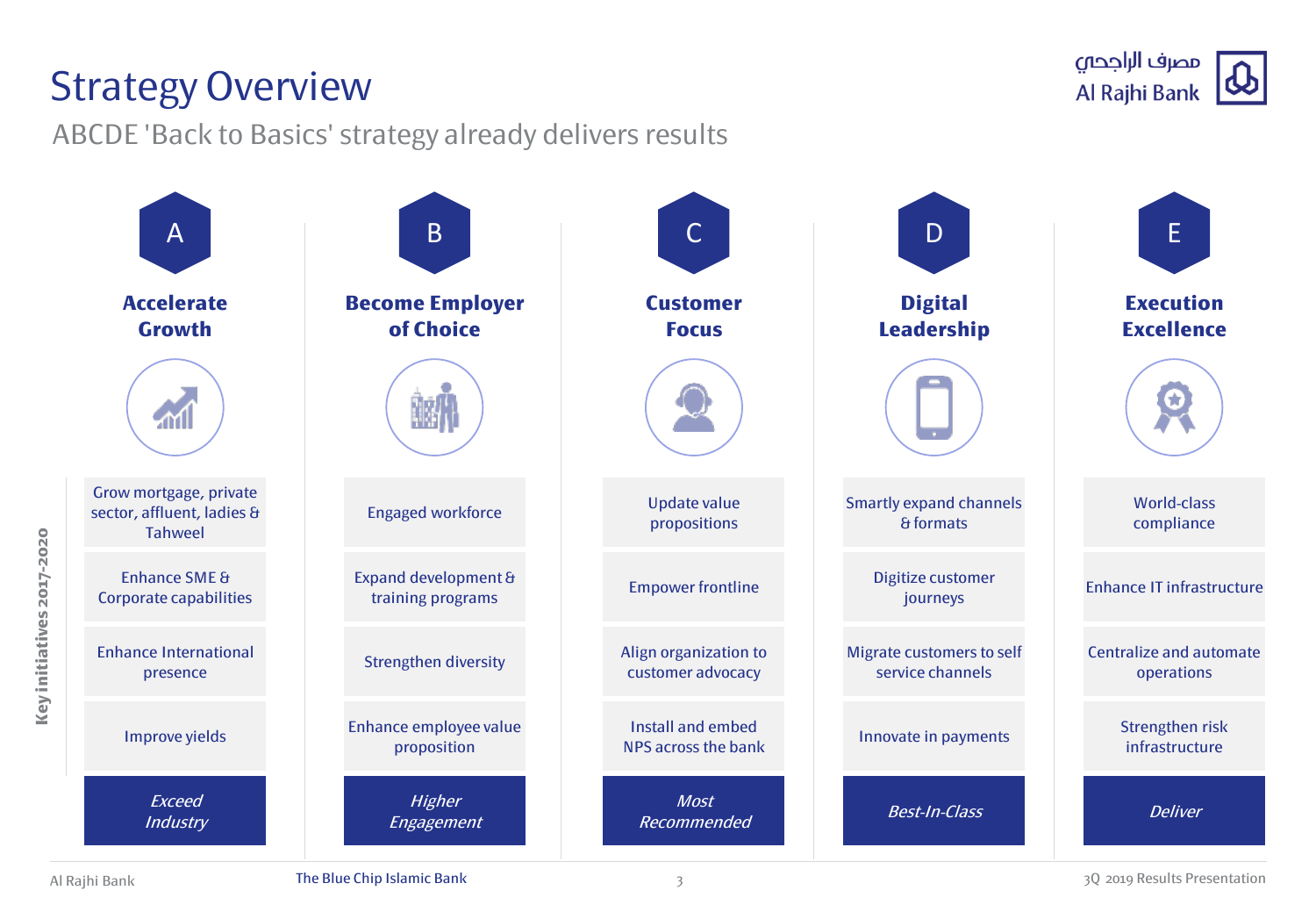# Strategy Update

ABCDE 'Back to Basics' strategy delivered strong results in 9M 2019



مصرف الراجحى Al Rajhi Bank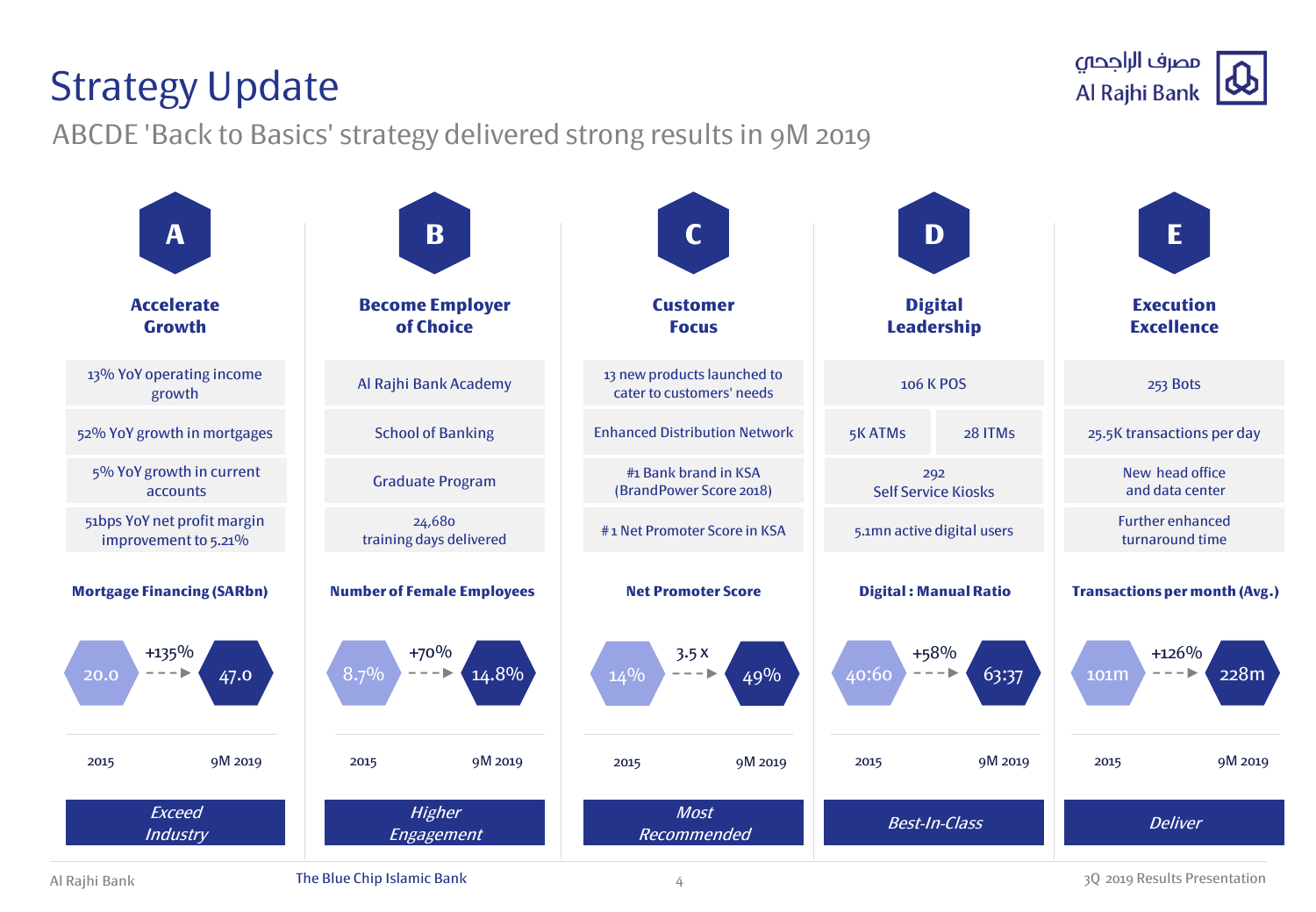### Net Income Trends



9M 2019 profit growth of 18.2% from solid income growth before Zakat

#### **Commentary**

- Net income for 9M 2019 increased 9.7% YoY to SAR 8,006 million mainly driven by 13.6% total operating income growth from yield (+14%) and non-yield (+8.2%) related income improvements, partly offset by increased expenses (+9.5%) and Zakat.
- On a segmental basis, growth was driven by 23.0% Retail Banking, 24.1% Corporate and 9.5% Treasury growth.

**Net Income Before Zakat Growth Drivers By Segment** 



#### **Net Income After Zakat Growth Drivers By Type (SARmn)**



#### **Net Income Before Zakat For The Period (SARmn)**

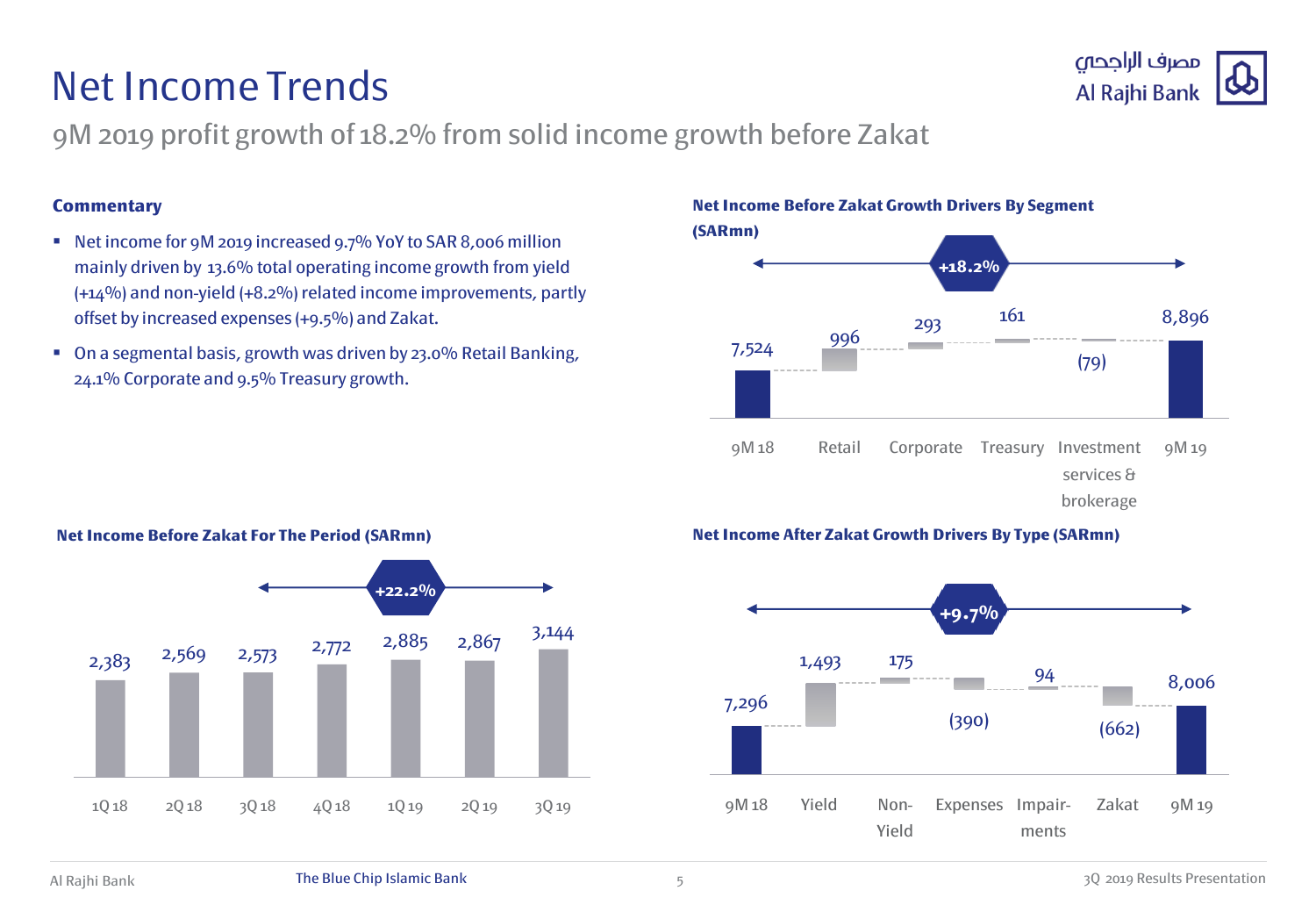## Strong financial performance in 9M 2019



Key drivers of 9M 2019 net income growth of 9.7% YoY to SAR 8bn

**13% total operating income growth driven by strong growth on yield income (14%)(SARmn)**



#### **Stable cost of risk at 0.53% 3Q19 and 0.60% 9M19 Net profit margin (%)**



#### **Improved operating efficiency by 100bps year-on-year to 30.9% (C/I ratio)**



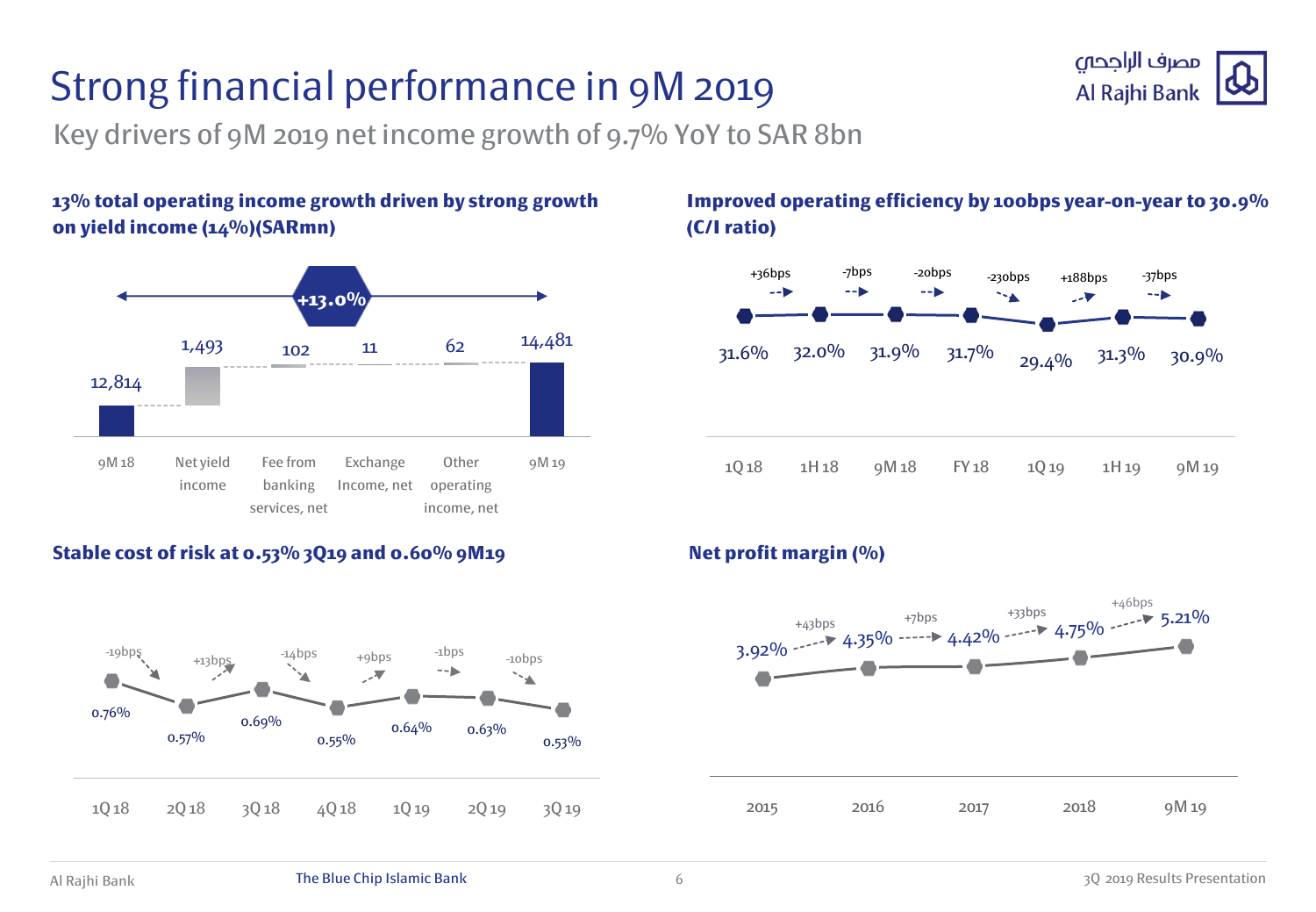### Strong 3Q 2019

3Q 2019 operating income of SAR 4.98bn and net income before Zakat of SAR 3.14bn



#### **Total Operating Income (SARmn) Net income Before Zakat for the period (SARmn)**



Continuous rise in operating income Strong net income Strong net income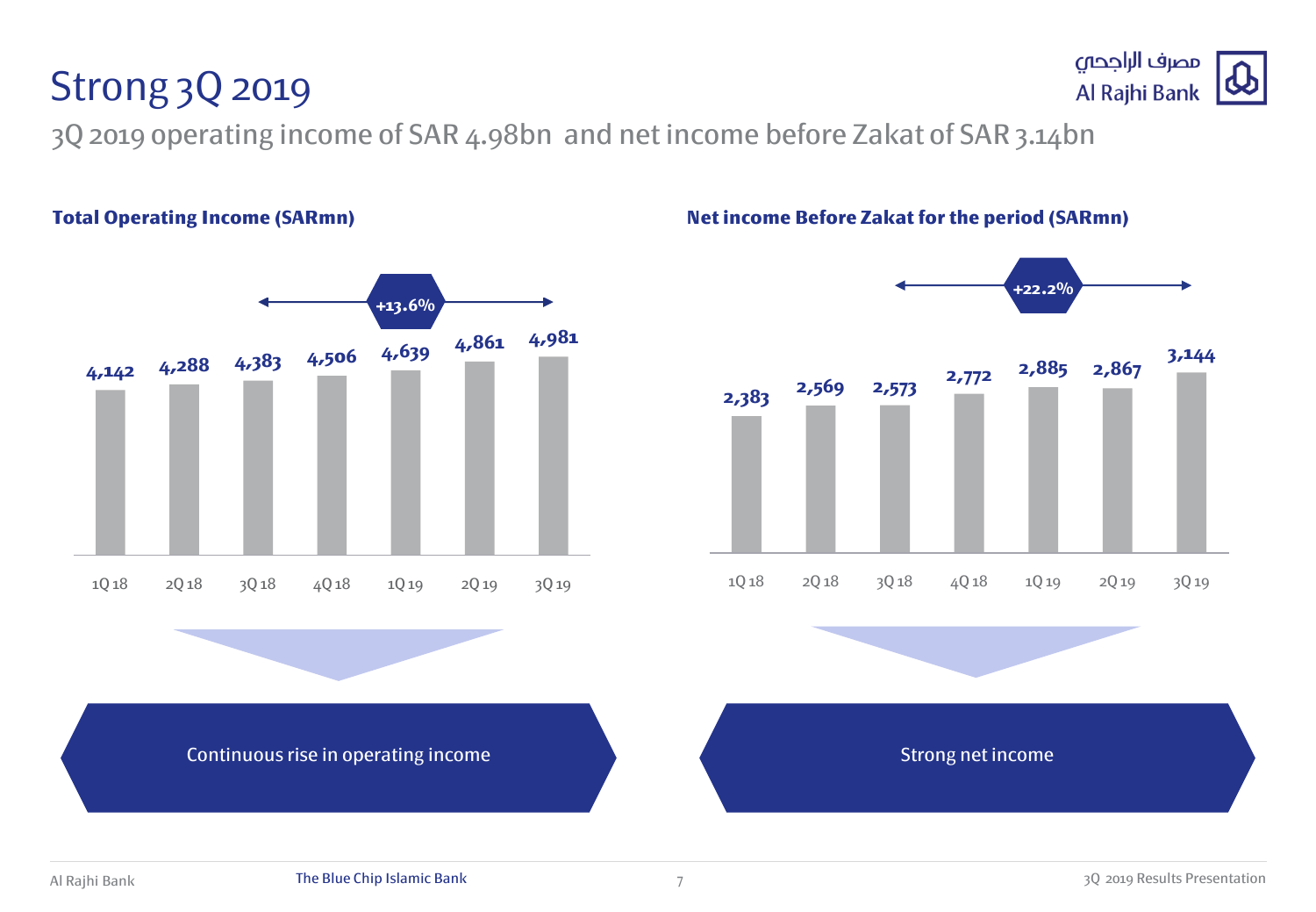# **Return on Equity (%)**



Excellent first 9 months of the year, leading to further improvement of our return profile

**Return on Assets (%)**

### Return Metrics

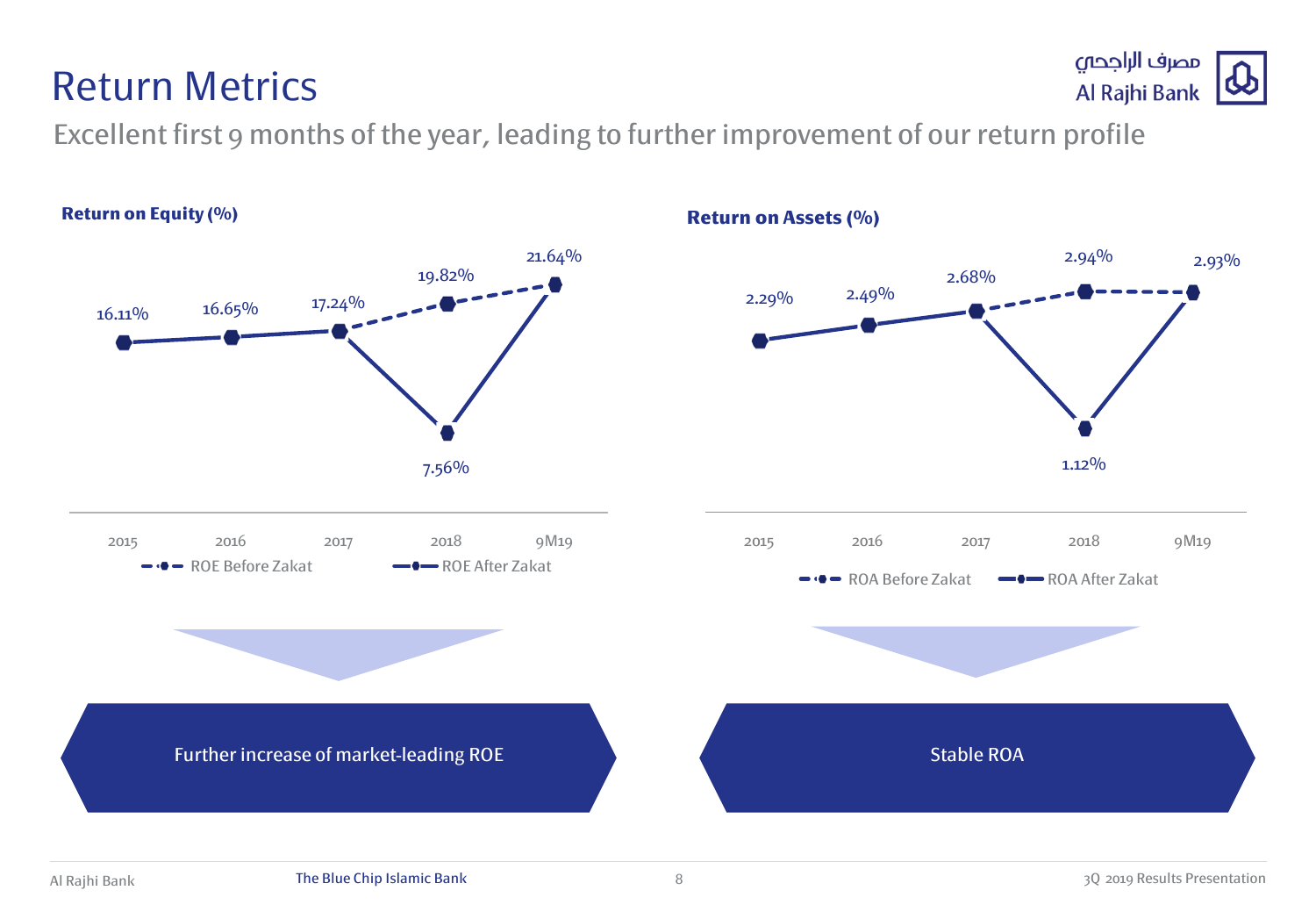### Balance Sheet Strength

Balance Sheet growth was driven by 3.5% deposit growth YoY



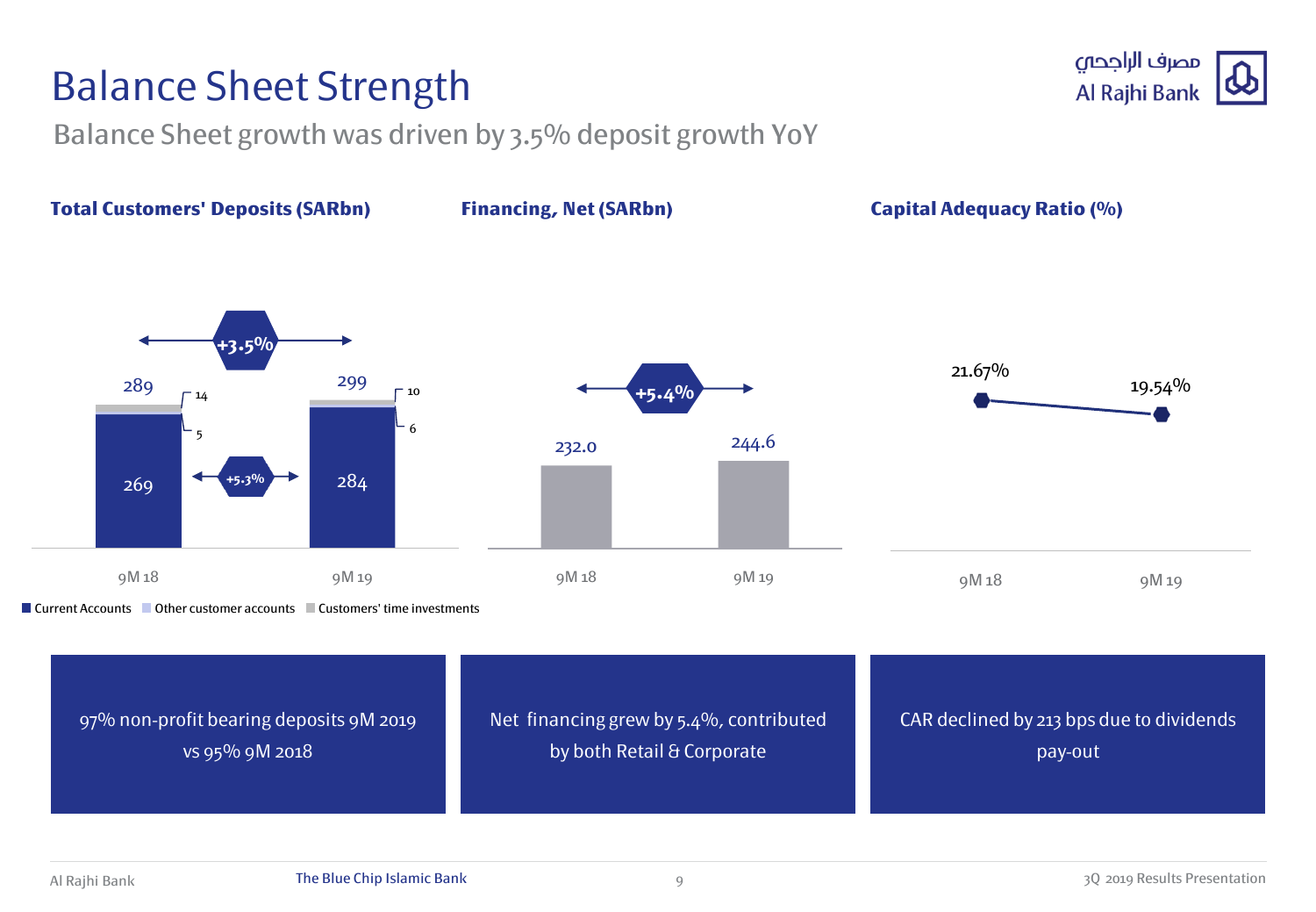### Expenses Trends

**Operating Expenses (SARmn)**

YoY expense growth of 9.5%, but efficiency improved 350 bps on positive "jaws"

#### **Commentary**

- Operating expenses grew by 9.5% for the nine months period; 8.1% in 3Q 2019.
- **Contentious improvement in cost to income driven by positive jaws by** 100 bps YoY from 31.9% to 30.9% in 9M19.
- Higher IT related expenses due to digital initiatives.





|  | 1Q18 1H18 9M18 FY18 1Q19 1H19 9M19 |  |  |
|--|------------------------------------|--|--|
|  |                                    |  |  |



#### **Operating Expenses Growth Drivers By Type (SARmn)**

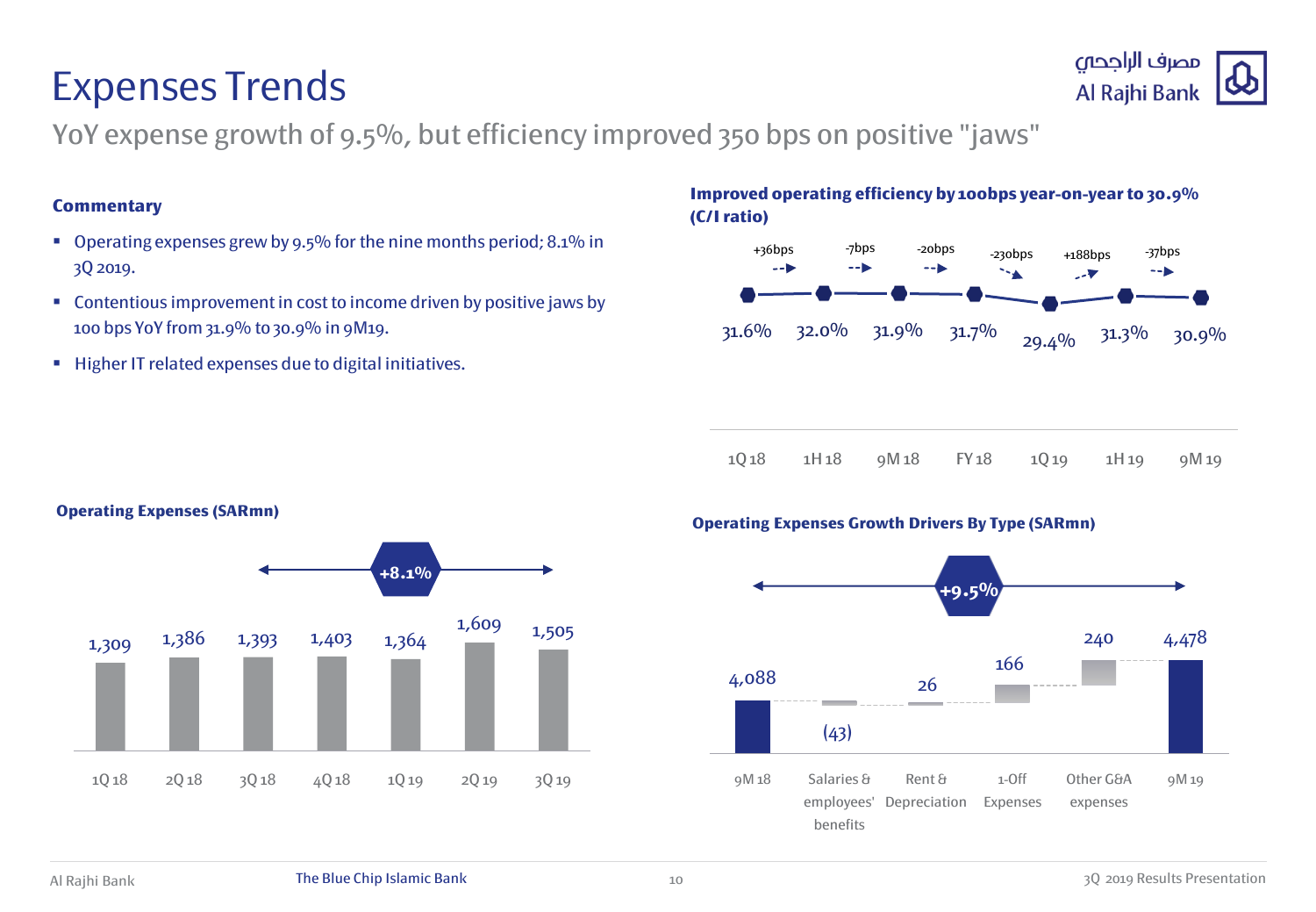### Asset Quality Stable

Asset quality remains solid

#### **NPL Ratio Trends (%) NPL Coverage Ratio (%)**





مصرف الراجحي

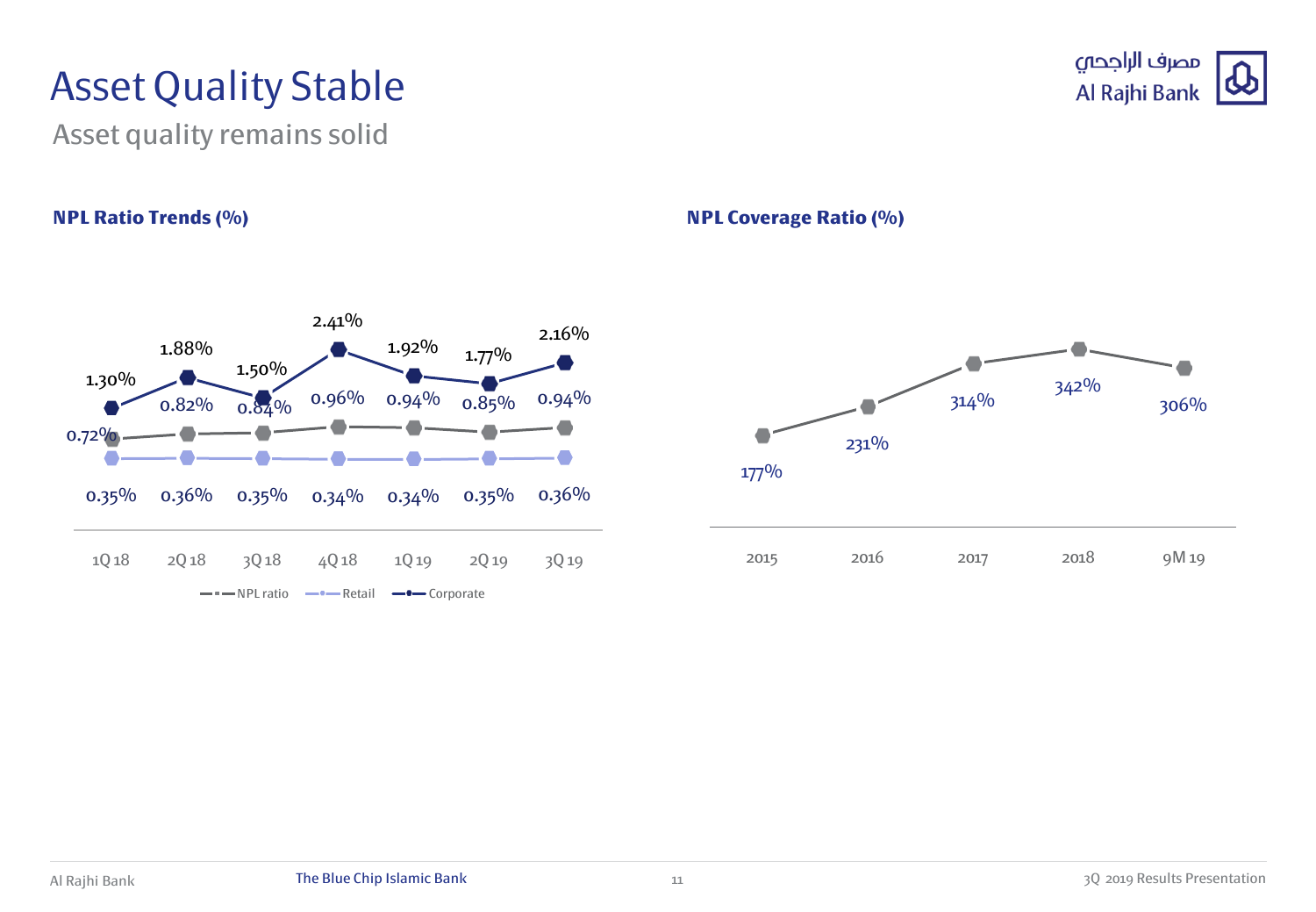### Capitalisation Trends

#### Rising profitability drives total capital higher

#### **Total Capital (SARbn)**



#### **Risk Weighted Assets (SARbn)**



#### **Commentary**

- Total Capital increased by 1.4% on rising profitability.
- Capitalization remains strong with CAR of 19.5% and CET1 of 18.5% as at 30 September 2019.

#### **Capital Ratios (%)**



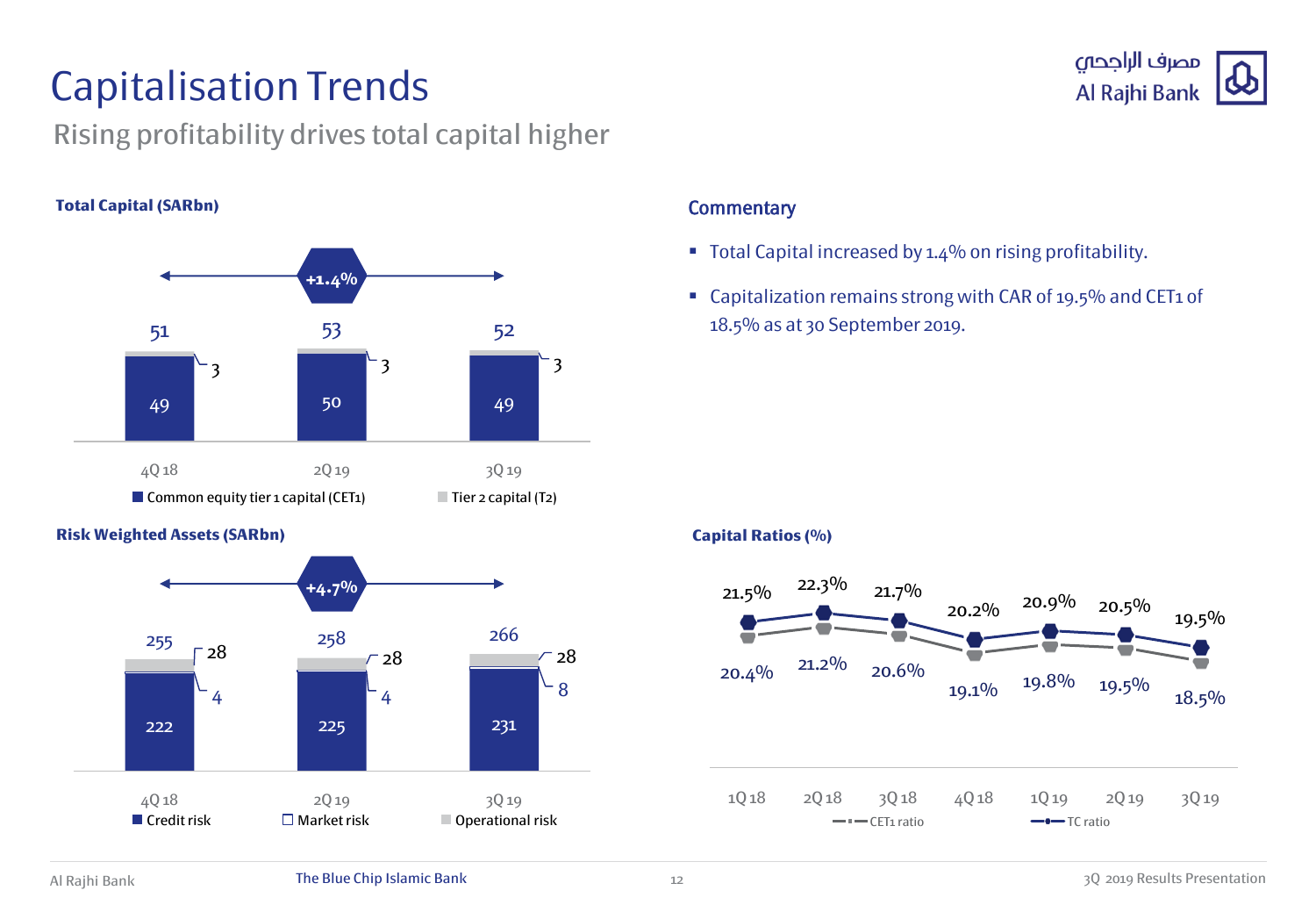### Progress against guidance and outlook



Financing & income growth, efficiency and cost of risk in line with FY 2019 guidance

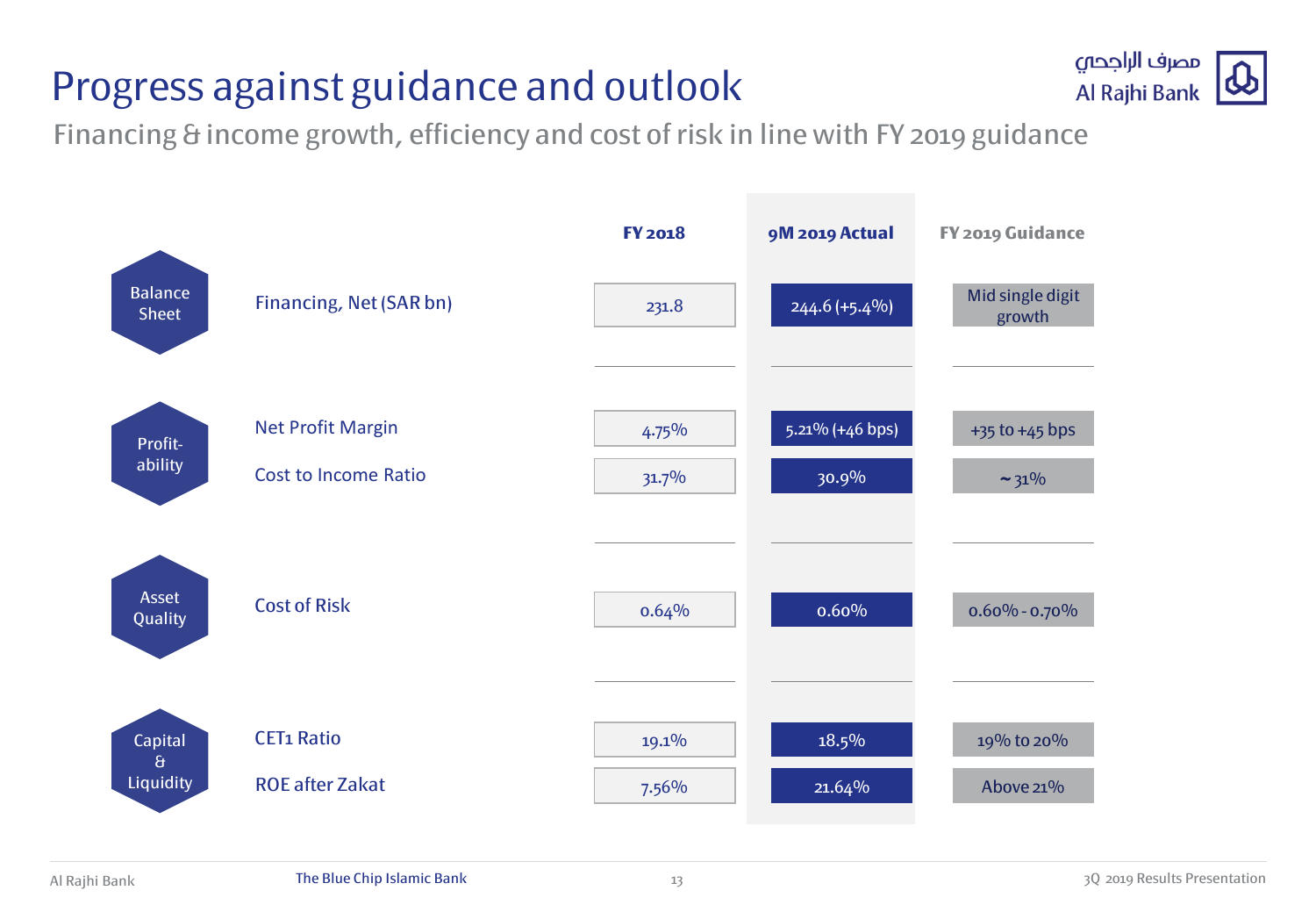

## Questions & Answers

The Blue Chip Islamic Bank

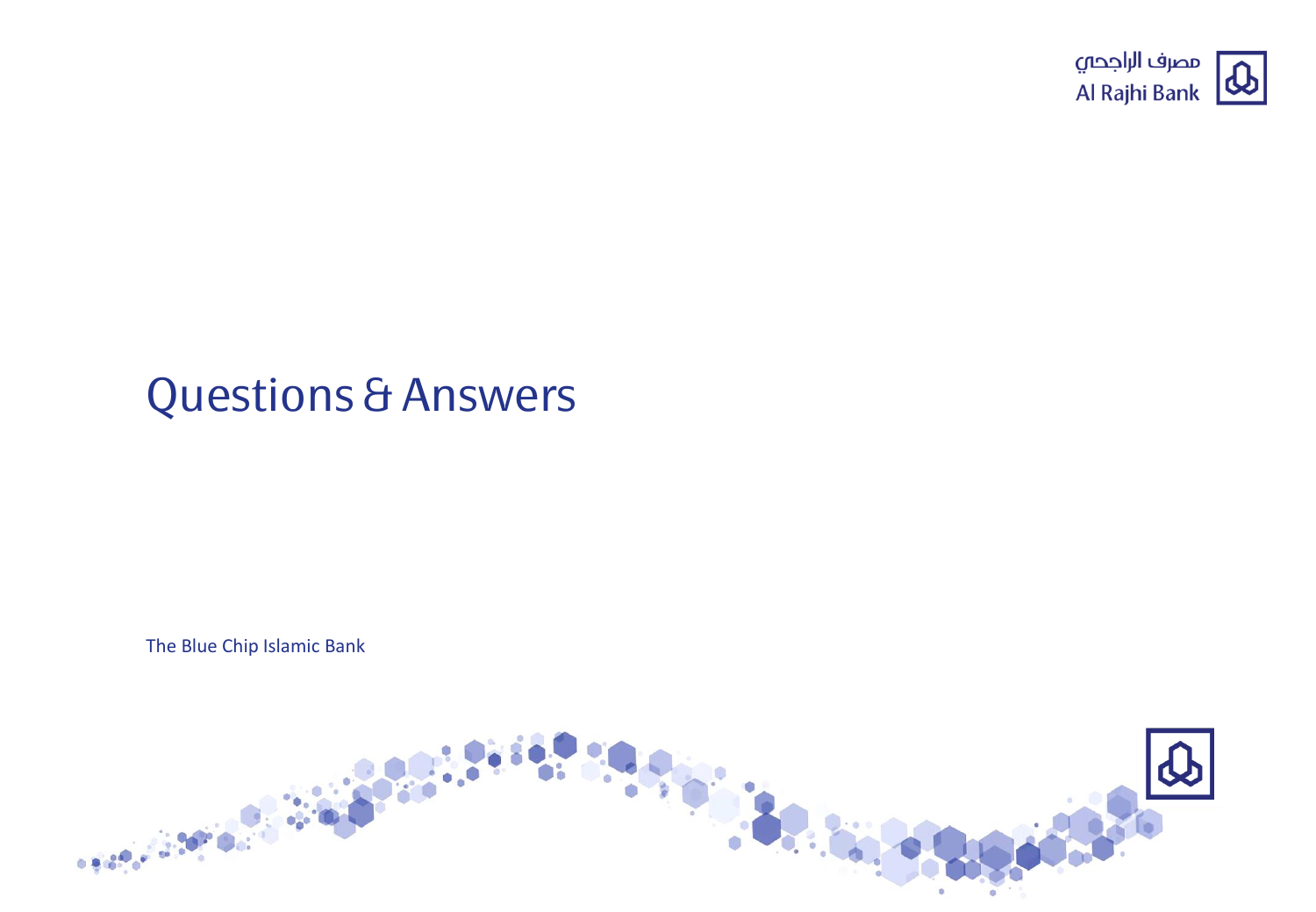

## Appendix

#### Additional Information

The Blue Chip Islamic Bank

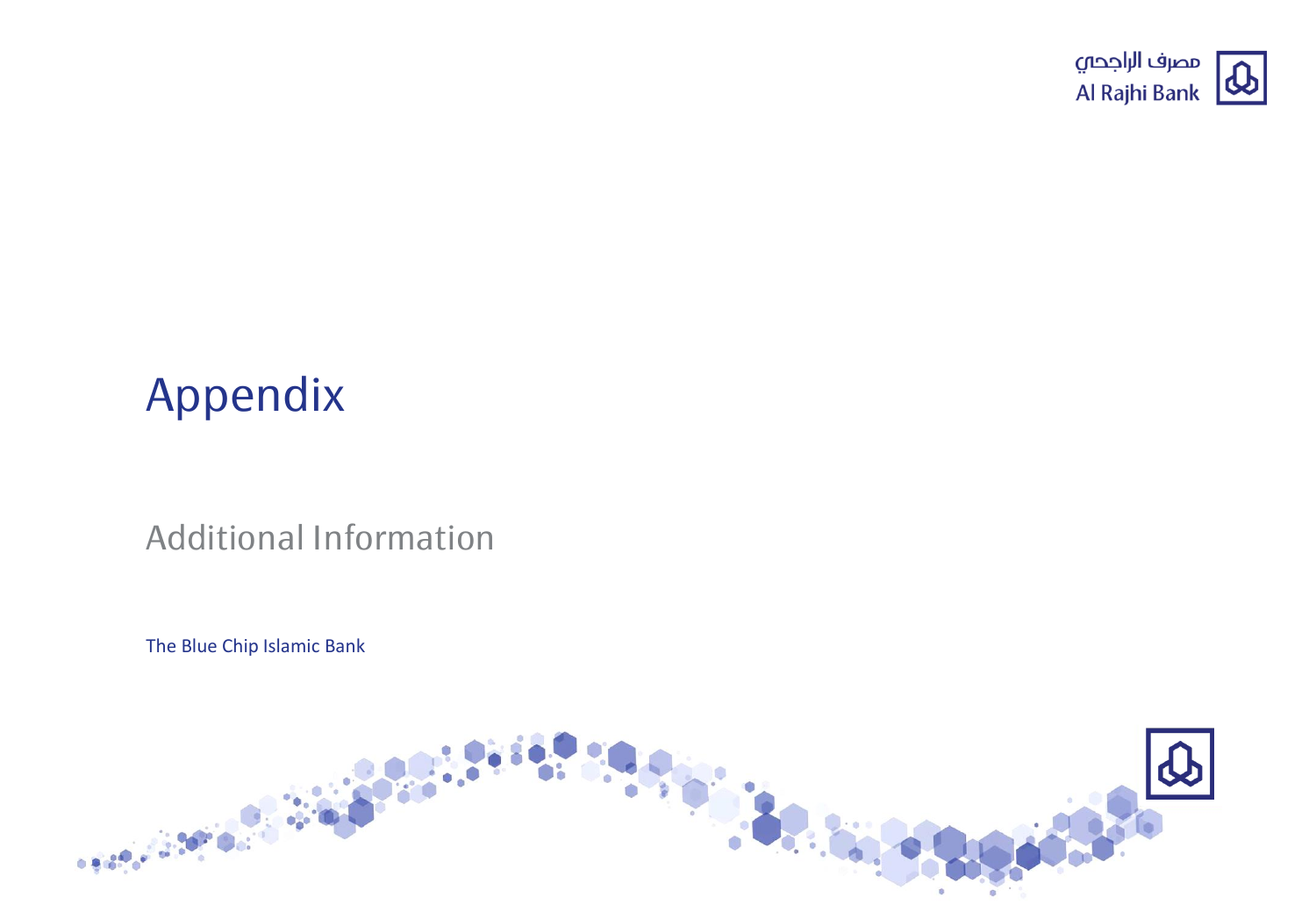### Additional Information

#### Contact investor relations for more information



Mr. Amr M. Sager

Head of Investor Relations

Tel: +966 (11) 828 1985

Email: [sagera@alrajhibank.com.sa](mailto:sagera@alrajhibank.com.sa)

Mr. Faisal F. Altimyat

Senior Investor Relations Officer

Tel: +966 (11) 828 1457

Email: [altimyatff@alrajhibank.com.sa](mailto:altimyatff@alrajhibank.com.sa)